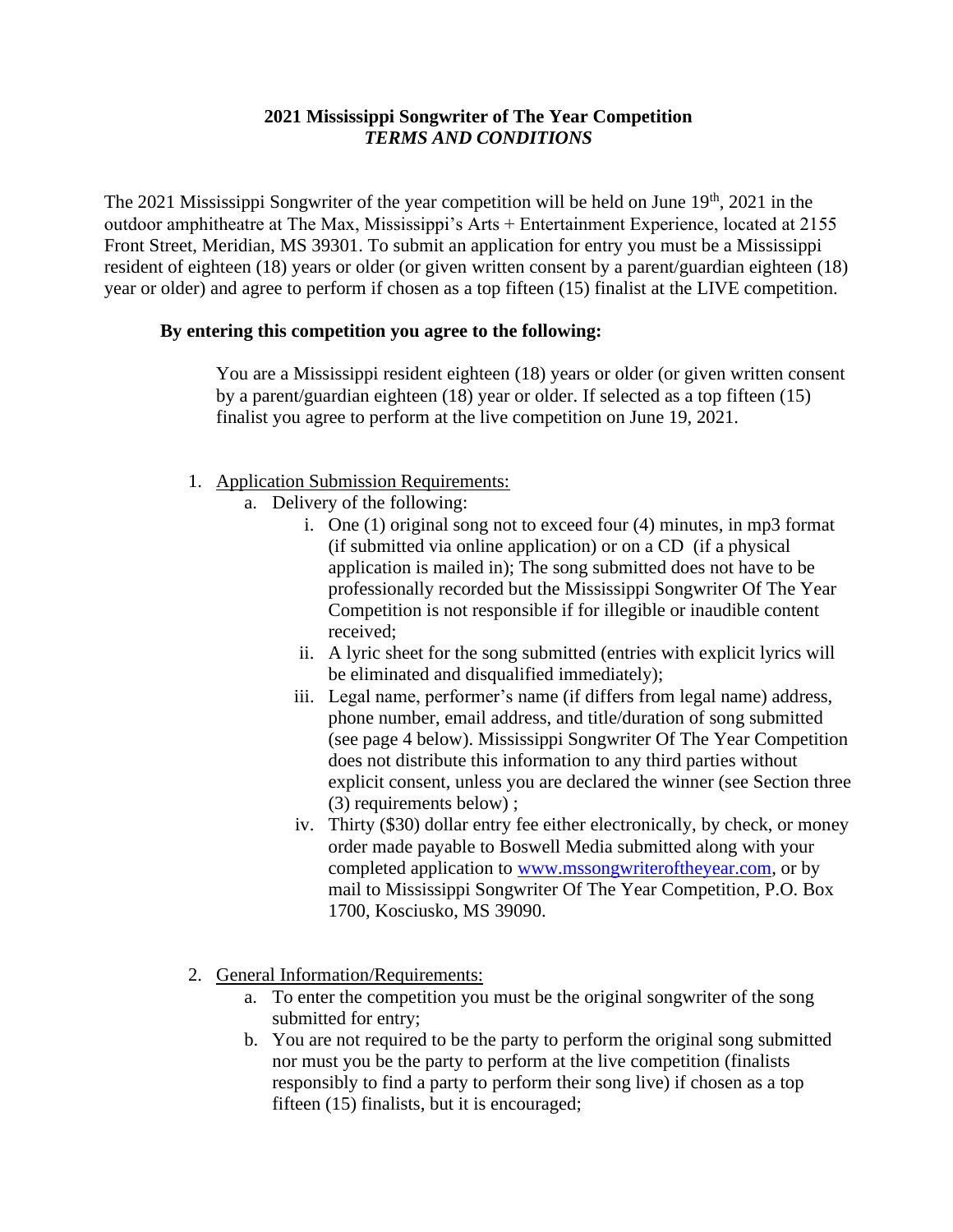- c. Fifteen finalists will be chosen by a panel of judges, solely based on the song submitted;
- d. The top fifteen (15) finalist will be announced on May 10, 2021 on mssongwriteroftheyear.com. These finalists will also be contacted via phone.
- e. If you are not contacted on the date provided in section 2(b) above, you were not selected as a finalist. Please do not contact Mississippi Songwriter Of The Year Competition prior to the announcement date regarding the top fifteen (15) finalists.
- f. Finalists will **PERFORM THEIR ORIGINAL SONG IN AN ACOUSTIC SHOW** on June 19, 2021 in front of a LIVE audience at The Max amphitheater in Meridian, MS. This winner will be chosen by a panel of judges who will be present at the live competition.
- g. Mississippi Songwriter Of The Year Competition or any of its affiliates are not responsible for the copyright of any songs submitted.
- h. The top fifteen (15) finalists will receive free admission to the competition. All other guests accompanied by finalists can purchase tickets for admission at [www.mssongwriteroftheyear.com](http://www.mssongwriteroftheyear.com/) prior to the live competition for thirty (\$30) dollars or at the door the night of the event for twenty-five (\$25) dollars.
- i. Food and drinks will be available for sale the night of the event for additional costs.
- j. All finalists must be present thirty (30) minutes prior to the beginning of the competition along with all equipment and musicians;
- k. Each finalist will draw a number at random before the show begins to determine the order of live performance;
- l. Finalist may perform his/her song acapella;
- m. Performer cannot play pre-recorded background vocals or instrumentals
- n. If background instrumentals are required for your performance, you are not required to be the person performing instrumentals, however, if you are not the party playing the instrumentals, you must provide any additional musicians and equipment needed. You must also provide a list of additional musicians and equipment you plan to bring to Mississippi Songwriter Of The Year Competition two (2) weeks prior to the live show.
- o. The grand prize winner will be announced the night of the competition after all performances and judging.
- p. Any questions regarding competition can be sent to Melissa Boswell at [melissaboswell@boswellmedia.net](mailto:melissaboswell@boswellmedia.net) or you may call 662-289-1050.
- 3. Requirements of Winner/Prizes:
	- a. The grand prize winner will receive an all expenses paid trip to Muscle Shoals, Alabama for a weekend to record an original song of his/her choice at Wishbone Studios.
	- b. The all expenses paid trip to Muscle Shoals includes the following:
		- i. One (1) room at Marriott Shoals Hotel to accommodate the winner and one guest;
		- ii. Three (3) meals a day for the winner and one (1) guest beginning at the time of arrival on Friday and continuing on Saturday.